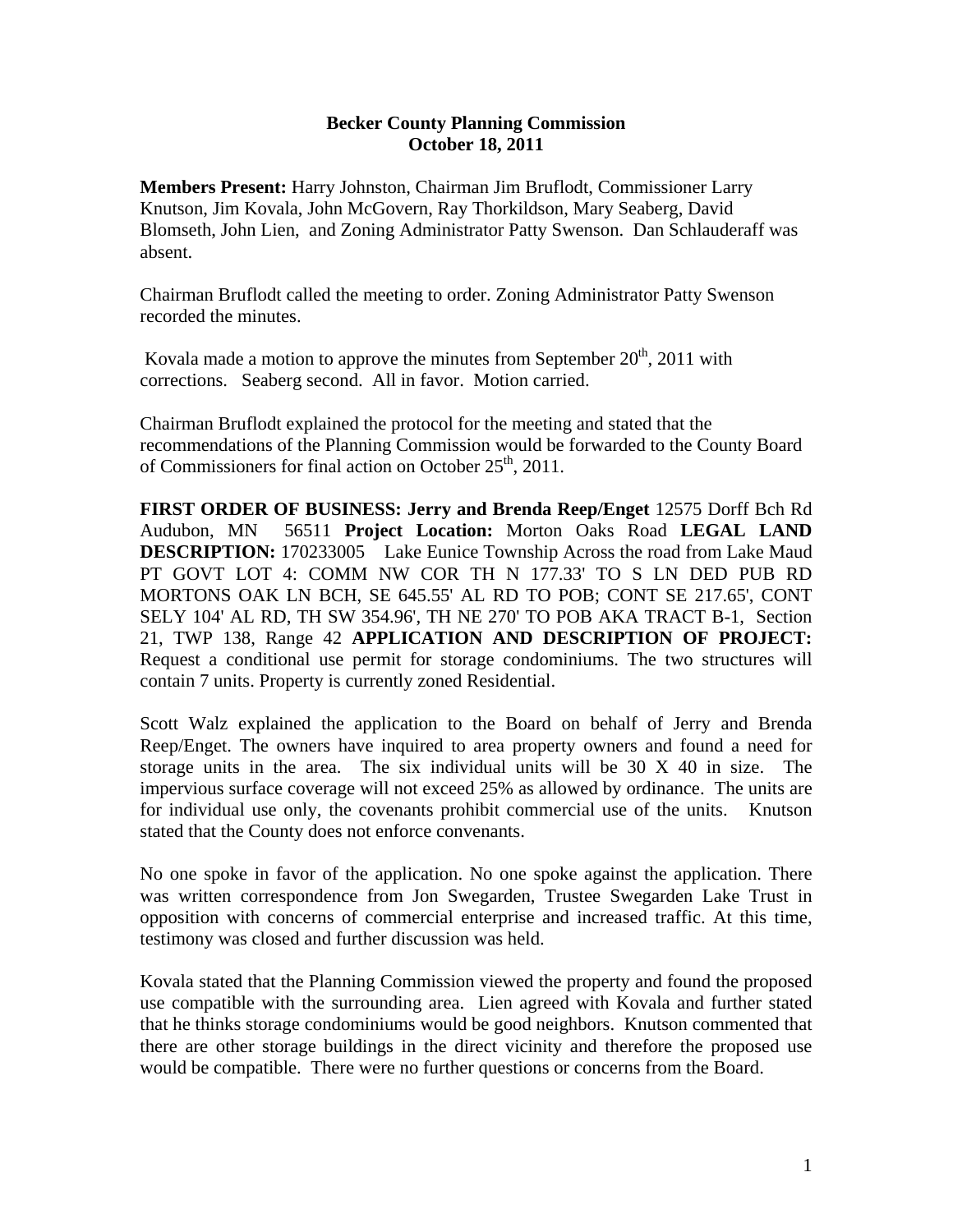**Motion: Kovala made a motion to approve a Conditional Use Permit for storage condominiums based on the fact that the request meets the criteria of the Ordinance. Lien second. All in favor. Motion carried.** 

**SECOND ORDER OF BUSINESS: Loren Jepson** 44720 Co Rd 151 Frazee, MN 56544 **Project Location:** 44720 Co Rd 151 **LEGAL LAND DESCRIPTION:** 330267000 Toad Lake Township SE1/4 OF SE1/4 Section 34, TWP 139, Range 38 **APPLICATION AND DESCRIPTION OF PROJECT:** Request a Conditional Use Permit to allow a temporary 2nd dwelling for elderly care on one parcel of land. The property is 40 acres and zoned Agricultural.

Loren Jepson explained the application to the Board. His elderly mother has an older dwelling located on the property and wants to continue to live independently. Jepson would like to live on the property to take care of/assist his mother. Jepson did not realize only one dwelling was allowed per parcel of land. Jepson relocated a used mobile home onto the property that he would like to be allowed/permitted to live in. Jepson came into the Zoning office to apply for the site permit for the mobile home and was told a Conditional Use Permit was required. Both dwellings will be serviced by an updated septic system, it has already been installed and certified for the older dwelling and if approved, will be hooked up and certified for the mobile home.

No one spoke in favor of the application. No one spoke against the application. There was no written correspondence. At this time, testimony was closed and further discussion was held.

The Board stated the request meets the criteria of the Ordinance. There were no further questions or concerns from the Board.

**Motion: Seaberg made a motion to approve a Conditional Use Permit to allow a temporary 2nd dwelling for elderly care on one parcel of land, with the stipulation that one home will be removed within 6 months after the need for elderly care no longer exists, based on the fact that the use will not be determental to the area. Lien second. All in favor. Motion carried.** 

**THIRD ORDER OF BUSINESS: Citizens National Bank of Park Rapids** 300 1st Street W Park Rapids, MN 56470 **Project Location:** 17005 480th Ave **LAND DESCRIPTION: Tax ID number:** 370117000 Wolf Lake 29-139-037 PT GOVT LOT 3: COMM SW COR SEC 29 TH NELY 1590.65' AL S LN TO POB; TH NLY 200', ELY 519' TO WOLF LK, SELY 209' AL LK TO S LN GOVT LOT 3, WLY 571' TO POB; Section 29, TWP 139, Range 37, Wolf Lake Township. **APPLICATION AND DESCRIPTION OF PROJECT:** Request a Certificate of Survey to allow one tract of land. Property is currently zoned Agricultural.

Jim Wallace, Citizens National Bank President, explained the application to the Board. The Board of Adjustment approved the variance for substandard lot area at the October 13<sup>th</sup>, 2011 meeting. The entire parcel consists of 68.42 acres. The requested parcel is 2.50